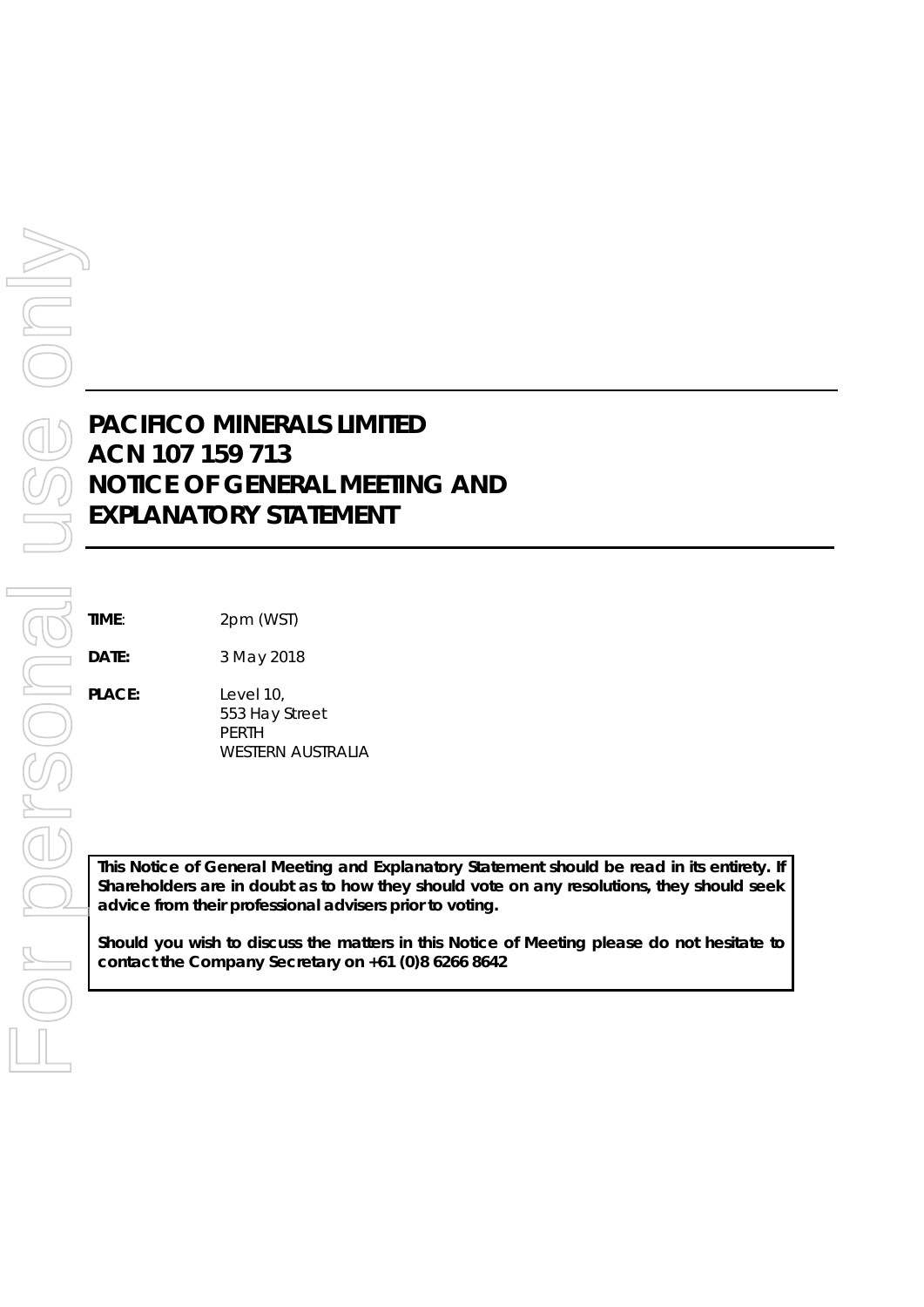# **CONTENTS**

| Business of the General Meeting (setting out the proposed resolutions) | 4  |  |
|------------------------------------------------------------------------|----|--|
| Explanatory Statement (explaining the proposed resolutions)            |    |  |
| Schedule 1 - Glossary                                                  | 15 |  |
| Schedule 2 – Summary of Terms of Placement Options                     | 16 |  |
| Example Proxy Form                                                     | 17 |  |

# **IMPORTANT INFORMATION FOR SHAREHOLDERS**

These notes and the Explanatory Statement forms part of this Notice of Meeting.

# **EXPLANATORY STATEMENT**

The accompanying Explanatory Statement forms part of this Notice of Meeting and should be read in conjunction with it. Definitions of capitalised terms used in the Notice of Meeting and Explanatory Statement are set out in Schedule 1.

# **REQUIRED MAJORITIES**

All of the Resolutions are ordinary resolutions.

# **YOUR VOTE IS IMPORTANT**

The business of the General Meeting affects your shareholding and your vote is important.

# **VOTING ELIGIBILITY**

The Directors have determined pursuant to Regulation 7.11.37 of the *Corporations Regulations 2001* (Cth) that the persons eligible to vote at the General Meeting are those who are registered Shareholders at 2pm (WST) on 1 May 2018.

# **HOW TO VOTE**

You may vote by attending the General Meeting in person, by proxy, attorney or authorised representative.

# **VOTING IN PERSON**

To vote in person, attend the General Meeting at the time, date and place set out above.

# **VOTING BY PROXY**

In accordance with section 249L of the Corporations Act 2001 (Cth) ("Corporations Act"), members are advised that:

- each member has a right to appoint a proxy;
- the proxy need not be a member of the Company; and
- a member who is entitled to cast 2 or more votes may appoint 2 proxies and may specify the proportion or number of votes each proxy is appointed to exercise. If the member appoints 2 proxies and the appointment does not specify the proportion or number of the member's votes, then in accordance with section 249X(3) of the Corporations Act, each proxy may exercise onehalf of the votes. A proxy may be, but need not be a Shareholder and can be an individual or a body corporate.
- A body corporate may appoint an individual as its representative to exercise any of the powers the body corporate may exercise at meetings of the Company's Shareholders. The appointment may be a standing one. Unless the appointment states otherwise, the representative may exercise all of the powers that the appointing body corporate could exercise at a meeting or in voting on a resolution.
- The representative should bring to the General Meeting evidence of his or her appointment, including any authority under which the appointment is signed, unless it has previously been given to the Company.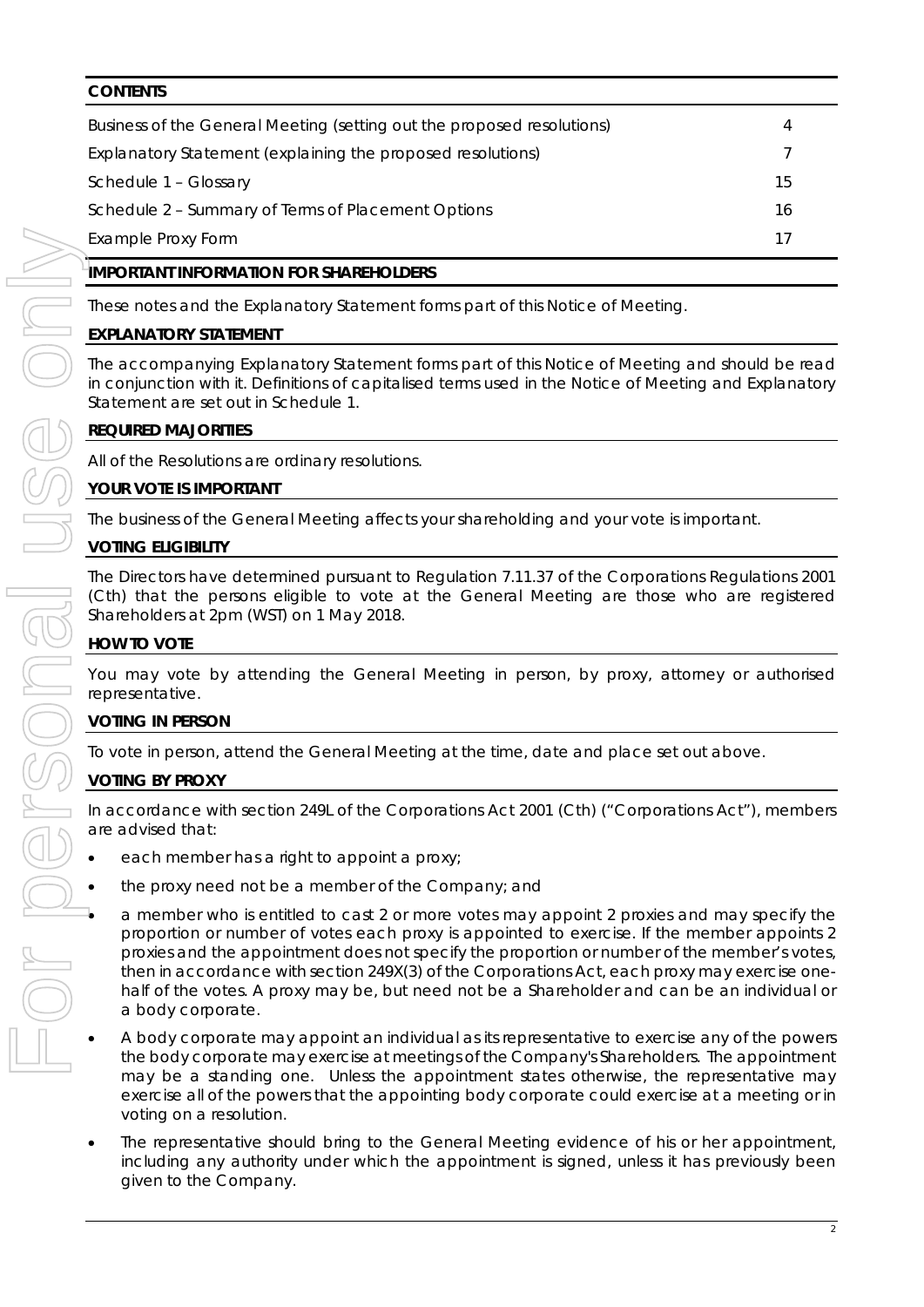Your Proxy Form is enclosed with this Notice of Meeting. To vote by proxy, please complete and sign the Proxy Form as soon as possible and either:

- (a) send the Proxy Form by fax to fax number  $+61$  (0)8 9315 2233;
- (b) post the Proxy Form to Security Transfer Australia at PO Box 52 Collins Street West Vic 8007;
- (c) deliver the Proxy Form to Security Transfer Australia at Level 9 Suite 913 530 Little Collins Street Melbourne Vic 3000; or
- (d) deliver the Proxy Form to the Company's office at Level 10, 553 Hay Street Perth, WA 6000.

so that it is received not later than 2pm WST on 1 May 2018 being not less than 48 hours prior to the commencement of the General Meeting. Proxy Forms received later than this time will be invalid.

When the Proxy Form is executed under the power of attorney, the power of attorney must be lodged in the same way as the Proxy Form.

# **CORPORATE REPRESENTATIVES**

Any corporate shareholder wishing to appoint a person to act as its representative at the Meeting may do so by providing that person with:

- a letter or certificate executed in accordance with the Corporations Act authorising that person to act as the corporate shareholder's representative at the meeting; or
- a copy of the resolution appointing that person as the corporate shareholder's representative at the meeting, certified by a secretary or director of the corporate shareholder.

# **ENQUIRIES**

Shareholders are requested to contact the Company Secretary on +61 (0)8 6266 8642 if they have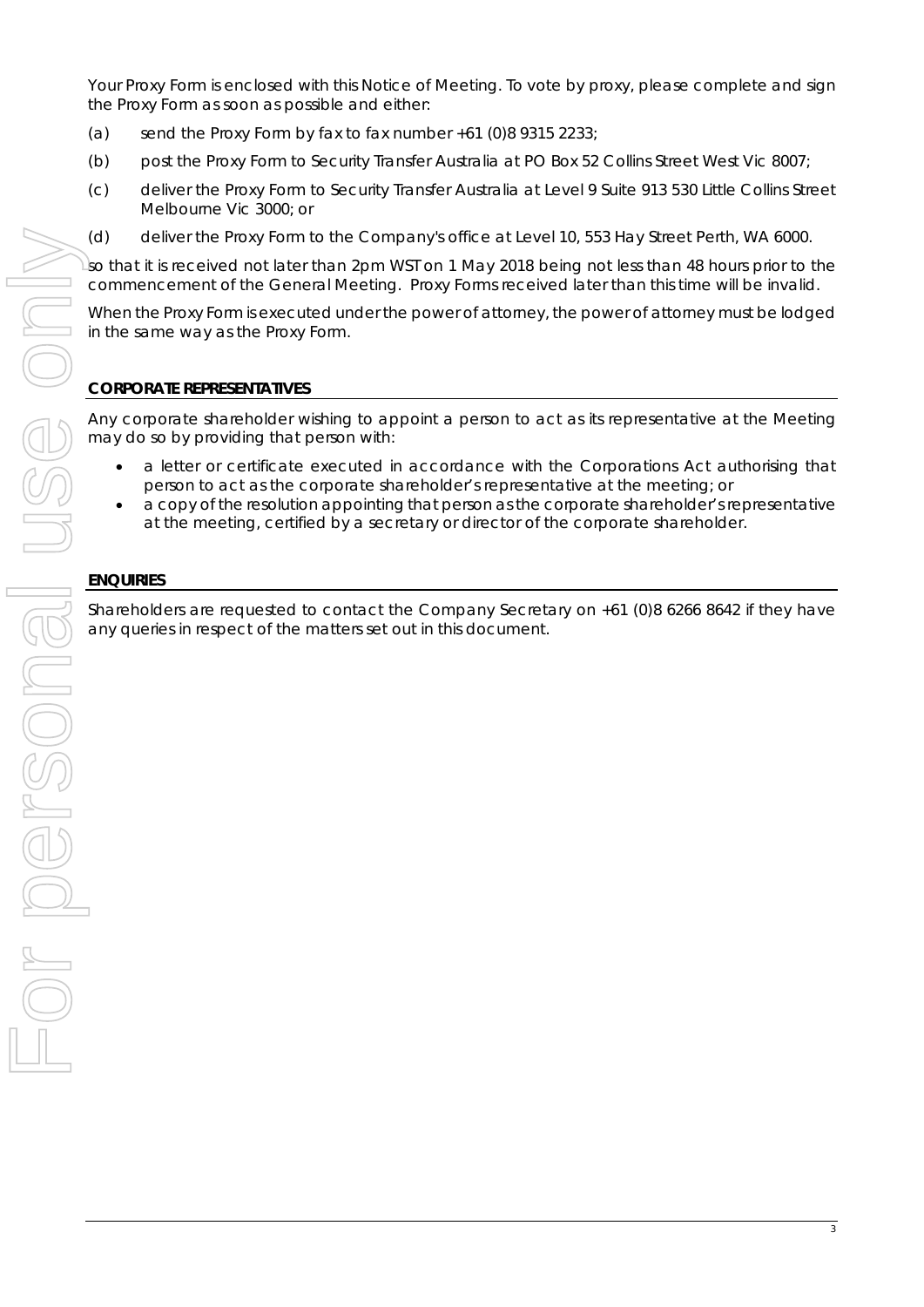# **AGENDA**

# **NOTICE OF GENERAL MEETING**

### **PACIFICO MINERALS LIMITED**

### **ACN 107 159 713**

Notice is hereby given that a General Meeting (**Meeting**) of Pacifico Minerals Limited (**Company**) will be held at the Company's premises at Level 10, 553 Hay Street, Perth, Western Australia on 3 May 2018 commencing at 2pm WST.

The business to be considered at the Meeting is set out below. This Notice of Meeting should be read in conjunction with the accompanying Explanatory Statement, which contains information in relation to each of the following resolutions. A Proxy Form also accompanies this Notice of Meeting.

### **ORDINARY BUSINESS**

### **RESOLUTION 1 – APPROVAL OF ISSUE OF OPTIONS TO SOPHISTICATED INVESTORS**

To consider and, if thought fit, to pass, with or without amendment, the following **ordinary resolution**:

*"That, for the purposes of Listing Rule 7.1 of the Australian Securities Exchange Listing Rules and for all other purposes, the Company approves the issue of 62,500,000 options with an exercise price of \$0.015 (1.5 cents) and otherwise on the terms set out in the Explanatory Statement to sophisticated investors who participated in the January 2018 Placement."*

### **Voting Exclusion:**

The Company will disregard any votes cast in favour of Resolution 1 by or on behalf of any person who participated in the issue of shares in the January 2018 Placement, and any person who might obtain a benefit, except a benefit solely in the capacity of a holder of ordinary securities, if the resolution is passed, and any associates of those persons.

However, the Company need not disregard a vote if:

- (a) it is cast by a person as proxy for a person who is entitled to vote in accordance with the directions on the proxy form; or
- (b) it is cast by the person chairing the meeting as proxy for a person who is entitled to vote in accordance with a direction on the proxy form to vote as the proxy decides.

#### **RESOLUTION 2 – RATIFICATION OF PRIOR ISSUE OF SHARES**

To consider and, if thought fit, to pass, with or without amendment, the following **ordinary resolution**:

*"That for the purpose of ASX Listing Rule 7.4 and for all other purposes, Shareholders ratify the allotment and issue of 10,000,000 Shares on the terms and conditions set out in the Explanatory Statement."*

#### **Voting Exclusion:**

The Company will disregard any votes cast in favour of Resolution 2 by or on behalf of any person who participated in the issue of shares, and any person who might obtain a benefit, except a benefit solely in the capacity of a holder of ordinary securities, if the resolution is passed, and any associates of those persons.

However, the Company need not disregard a vote if:

- (a) it is cast by a person as proxy for a person who is entitled to vote in accordance with the directions on the proxy form; or
- (b) it is cast by the person chairing the meeting as proxy for a person who is entitled to vote in accordance with a direction on the proxy form to vote as the proxy decides.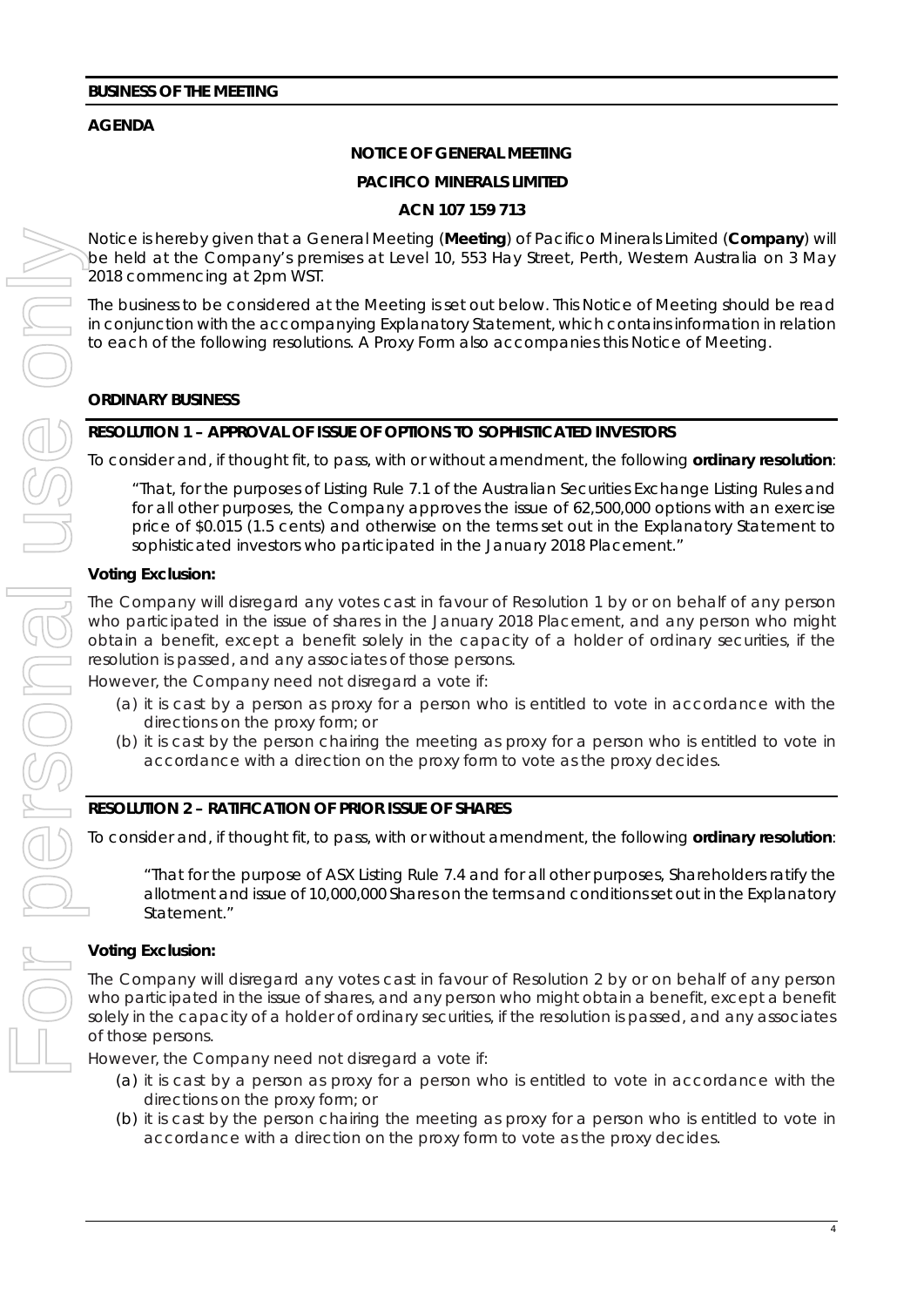# **RESOLUTION 3A – RATIFICATION OF PRIOR ISSUE OF SHARES UNDER LISTING RULE 7.1**

To consider and, if thought fit, to pass, with or without amendment, the following **ordinary resolution**:

*"That for the purpose of ASX Listing Rule 7.4 and for all other purposes, Shareholders ratify the allotment and issue of 50,863,435 Shares on the terms and conditions set out in the Explanatory Statement."*

# **Voting Exclusion:**

The Company will disregard any votes cast in favour of Resolution 3A by or on behalf of any person who participated in the issue of shares, and any person who might obtain a benefit, except a benefit solely in the capacity of a holder of ordinary securities, if the resolution is passed, and any associates of those persons.

However, the Company need not disregard a vote if:

- (c) it is cast by a person as proxy for a person who is entitled to vote in accordance with the directions on the proxy form; or
- (d) it is cast by the person chairing the meeting as proxy for a person who is entitled to vote in accordance with a direction on the proxy form to vote as the proxy decides.

# **RESOLUTION 3B – RATIFICATION OF PRIOR ISSUE OF SHARES UNDER LISTING RULE 7.1A**

To consider and, if thought fit, to pass, with or without amendment, the following **ordinary resolution**:

*"That for the purpose of ASX Listing Rule 7.4 and for all other purposes, Shareholders ratify the allotment and issue of 74,136,565 Shares on the terms and conditions set out in the Explanatory Statement."*

# **Voting Exclusion:**

The Company will disregard any votes cast in favour of Resolution 3B by or on behalf of any person who participated in the issue of shares, and any person who might obtain a benefit, except a benefit solely in the capacity of a holder of ordinary securities, if the resolution is passed, and any associates of those persons.

However, the Company need not disregard a vote if:

- (a) it is cast by a person as proxy for a person who is entitled to vote in accordance with the directions on the proxy form; or
- (b) it is cast by the person chairing the meeting as proxy for a person who is entitled to vote in accordance with a direction on the proxy form to vote as the proxy decides.

# **RESOLUTION 4 – RATIFICATION OF PRIOR ISSUE OF SHARES**

To consider and, if thought fit, to pass, with or without amendment, the following **ordinary resolution**:

*"That for the purpose of ASX Listing Rule 7.4 and for all other purposes, Shareholders ratify the allotment and issue of 5,000,000 Shares on the terms and conditions set out in the Explanatory Statement."*

# **Voting Exclusion:**

The Company will disregard any votes cast in favour of Resolution 4 by or on behalf of any person who participated in the issue of shares, and any person who might obtain a benefit, except a benefit solely in the capacity of a holder of ordinary securities, if the resolution is passed, and any associates of those persons.

However, the Company need not disregard a vote if:

- (a) it is cast by a person as proxy for a person who is entitled to vote in accordance with the directions on the proxy form; or
- (b) it is cast by the person chairing the meeting as proxy for a person who is entitled to vote in accordance with a direction on the proxy form to vote as the proxy decides.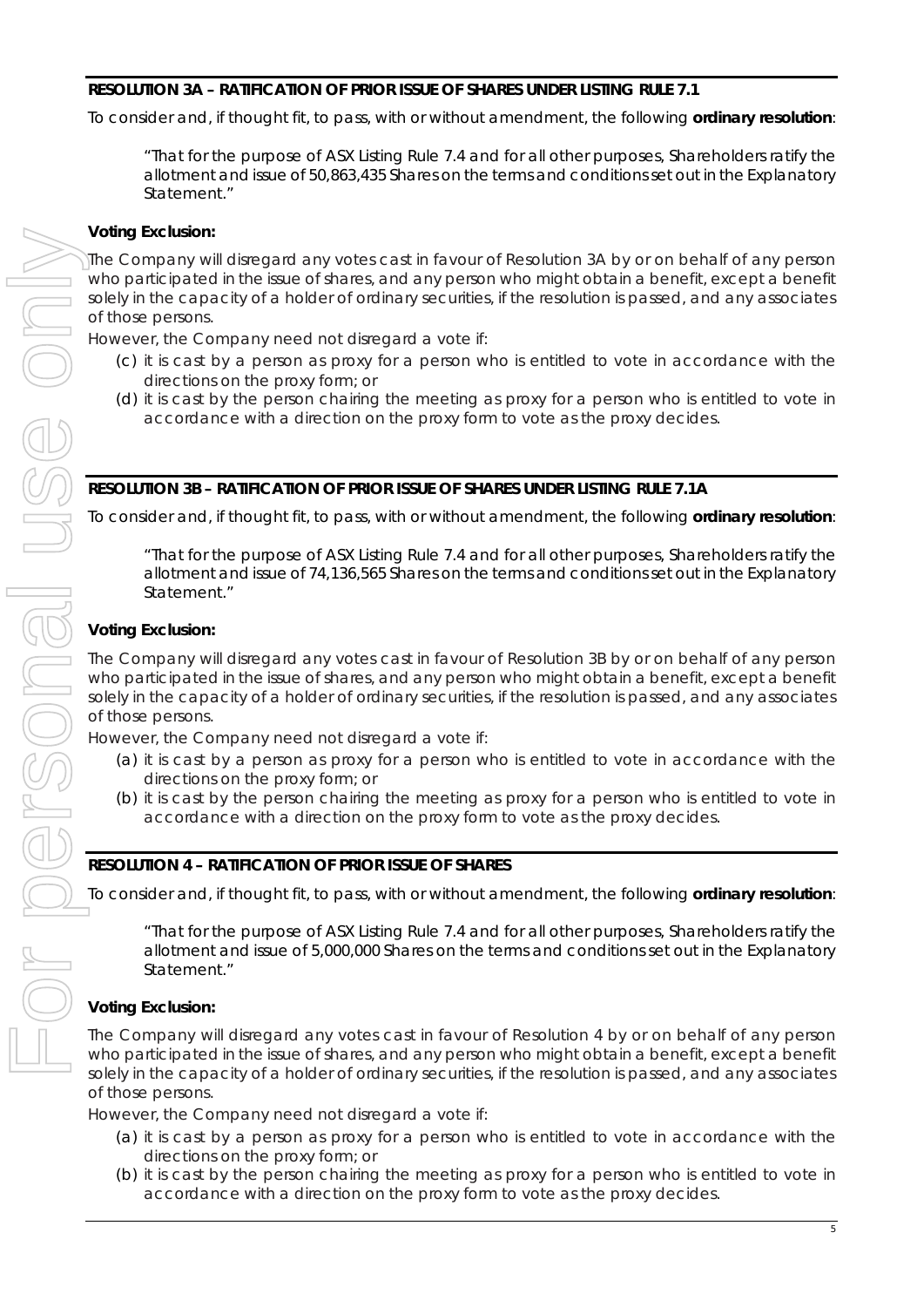# **RESOLUTION 5 – RATIFICATION OF PRIOR ISSUE OF SHARES**

To consider and, if thought fit, to pass, with or without amendment, the following **ordinary resolution**:

*"That for the purpose of ASX Listing Rule 7.4 and for all other purposes, Shareholders ratify the allotment and issue of 5,698,096 Shares on the terms and conditions set out in the Explanatory Statement."*

# **Voting Exclusion:**

The Company will disregard any votes cast in favour of Resolution 5 by or on behalf of any person who participated in the issue of shares, and any person who might obtain a benefit, except a benefit solely in the capacity of a holder of ordinary securities, if the resolution is passed, and any associates of those persons.

However, the Company need not disregard a vote if:

- (a) it is cast by a person as proxy for a person who is entitled to vote in accordance with the directions on the proxy form; or
- (b) it is cast by the person chairing the meeting as proxy for a person who is entitled to vote in accordance with a direction on the proxy form to vote as the proxy decides.

# **RESOLUTION 6 – INCREASE IN AGGREGATE NON-EXECUTIVE DIRECTOR REMUNERATION**

To consider and, if thought fit, pass the following resolution as an **ordinary resolution**:

*"That for the purposes of clause 13.8 of the Constitution, ASX Listing Rule 10.17, and for all other purposes, the maximum aggregated annual Directors' fees payable to Non-Executive Directors for the financial year from and including the year commencing 1 July 2017, be increased by \$100,000 from \$100,000 per annum to \$200,000 per annum, as described in the Explanatory Statement which accompanies and forms part of this Notice."* 

# **Voting Exclusion:**

The Company will disregard any votes cast in favour of Resolution 6 by or on behalf of:

- (a) any Director and any of their associates; or
- (b) a member of the Key Management Personnel or a Closely Related Party of such a member.

However, the Company need not disregard a vote if:

- (a) it is cast by a person as proxy for a person who is entitled to vote, in accordance with the directions on the proxy form; or
- (b) it is cast by the person chairing the meeting as proxy for a person who is entitled to vote, in accordance with the direction on the proxy form to vote as the proxy decides.

26 March 2018

**BY ORDER OF THE BOARD** 

**SIMON NOON**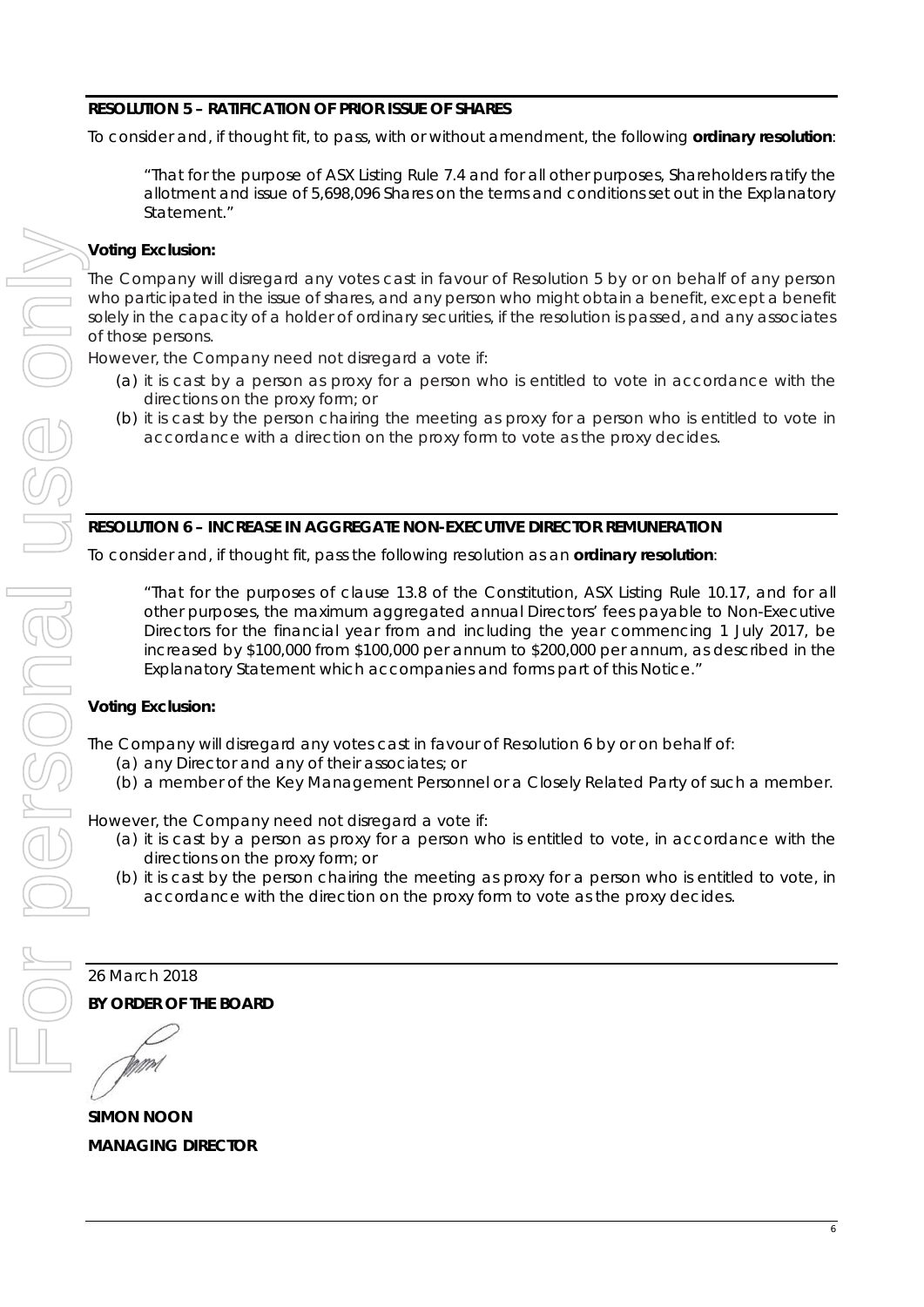#### **EXPLANATORY STATEMENT**

#### **INTRODUCTION**

This Explanatory Statement has been prepared to provide information which the Directors believe to be material to Shareholders in deciding whether or not to pass the Resolutions which are the subject of the business of the Meeting.

This Explanatory Statement should be read in full and in conjunction with the Notice of Meeting. Capitalised terms in this Explanatory Statement are defined in the Glossary of this Explanatory Statement. You should consult with your professional advisers if you have any questions in relation to how to vote on the Resolutions.

There are seven resolutions to be put forward in the Meeting. Certain voting exclusions are imposed by the Listing Rules and the Corporations Act in relation to the Resolutions as detailed in the accompanying Notice of Meeting.

### **RESOLUTION 1 – APPROVAL OF ISSUE OF OPTIONS TO SOPHISTICATED INVESTORS**

#### **Background**

On 24 January 2018, the Company announced that it had finalised a \$750,000 placement to sophisticated investors of 125,000,000 shares (**Placement**) and subject to shareholder approval, a free unlisted option exercisable at \$0.015 (1.5 cents) for every two shares subscribed for under the Placement expiring two years from the date of issue (**Placement Options**). On 31 January 2018, the Company issued and allotted the 125,000,000 shares and now seeks approval for the issue of 62,500,000 unlisted Placement Options. The Placement Options will expire two years from the date of issue and the exercise price is \$0.015 (1.5 cents) per option exercised.

By this resolution, the Company seeks shareholder approval of this proposed option issue.

The following information is provided for member's consideration of Resolution 1:

- The maximum number of options to be issued is 62,500,000.
- The options will be issued within one month of the date of the meeting, and in any event, no later than three months after the date of the meeting, or at such time as deemed appropriate by an ASX waiver (if applicable).
- The options will be granted for nil monetary consideration and therefore no funds will be raised from the issue of the options.
- The options will be issued to sophisticated investors who participated in the January 2018 Placement on the basis of a free unlisted option for every two shares subscribed for.
- The options will expire on the date that is two years from the issue date and the exercise price is \$0.015 (1.5 cents) per option exercised.
- Optionholders are responsible for their own tax liability (if any) in relation to the option issue and the issue of any shares as a result of exercise of the options.
- The options carry no voting rights until such time as they are exercised and converted into fully paid ordinary shares.
- In accordance with the ASX Listing Rules, the options carry no rights to participate in new issues of securities to holders of shares except to the extent the options have been exercised, if that is permitted by the option terms, and the shares are allotted in respect of the options exercised before the record date for determining entitlements to the issue.
- In the event of reconstruction of Capital, the rights of an option holder will be changed to the extent necessary to comply with the Listing Rules applying to a reorganisation of capital at the time of the reorganisation. In particular, in the case of a pro rata offer of securities, the exercise price of options will be adjusted in accordance with ASX Listing Rule 6.22.2.
- Any funds raised from the exercise of options will be used for general working capital.
- It is presently intended that the issue date will be 4 May 2018.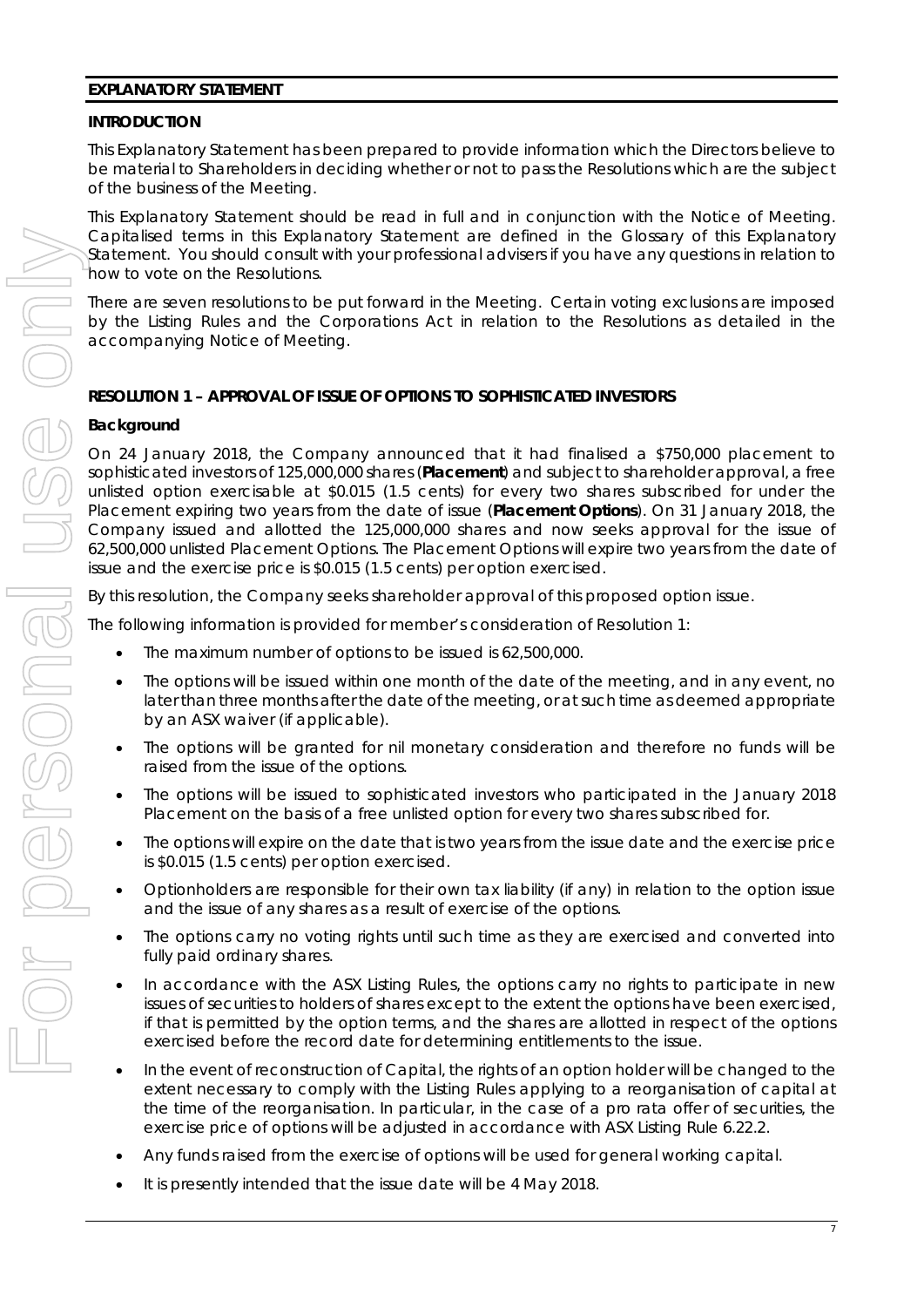If shareholders of the Company approve the issue of the options, the options issued pursuant to this resolution will not count towards the 15% limit in respect of issues of equity securities which the Directors of the Company may undertake without shareholder approval in a 12 month period under ASX Listing Rule 7.1.

The full terms of the Placement Options are indicated in Schedule 2.

# **Voting Exclusion**

A voting exclusion statement for Resolution 1 is contained in the Notice of Meeting.

### **Directors' Recommendation**

The Placement Options form part of the Placement, the subject of ratification per Resolution 2, and the Board strongly recommends that Shareholders vote in favour of Resolution 1.

# **RESOLUTION 2 – RATIFICATION OF PRIOR ISSUE OF SHARES**

#### **Background**

On 22 March 2018, the Company issued and allotted 10,000,000 shares at a deemed issue price of \$0.011 per Share as part of the acquisition agreement in relation to the Violin Project, Mexico (see ASX announcement on 15 March 2018).

The Company issued 10,000,000 Shares without prior Shareholder approval out of its 15% annual placement capacity.

Resolution 2 seeks Shareholder ratification pursuant to ASX Listing Rule 7.4 for the issue of 10,000,000 Shares on the terms set out below (**Ratification**).

ASX Listing Rule 7.1 provides that a company must not, subject to specified exceptions, issue or agree to issue during any 12-month period any Equity Securities, if the number of those securities exceeds 15% of the number of securities in the same class on issue at the commencement of that 12-month period.

ASX Listing Rule 7.4 sets out an exception to ASX Listing Rule 7.1. It provides that where, pursuant to ASX Listing Rule 7.4, a company in general meeting ratifies the previous issue of securities made (and provided that the previous issue did not breach ASX Listing Rule 7.1) those securities will be deemed to have been made with shareholder approval for the purposes of ASX Listing Rule 7.1

By ratifying the issue of the Shares the subject of Resolution 2, the Company will retain the flexibility to issue equity securities in the future of up to the 15% annual placement capacity set out in ASX Listing Rule 7.1 without the requirement to obtain prior Shareholder approval.

The following information is provided to Shareholders for the purposes of obtaining Shareholder approval of the share issue, the subject of Resolution 3 in accordance with ASX Listing Rule 7.5:

- (a) the number of securities allotted by the Company was 10,000,000 Shares;
- (b) those Shares were issued and allotted on 22 March 2018;
- (c) the Shares were issued at a deemed price of \$0.011 each;
- (d) the allottee of the Shares was Carrington International Limited who is not a related party of the Company;
- (e) the Shares issued are fully paid ordinary shares and rank equally with the existing Shares on issue;
- (f) no funds were raised from this issue.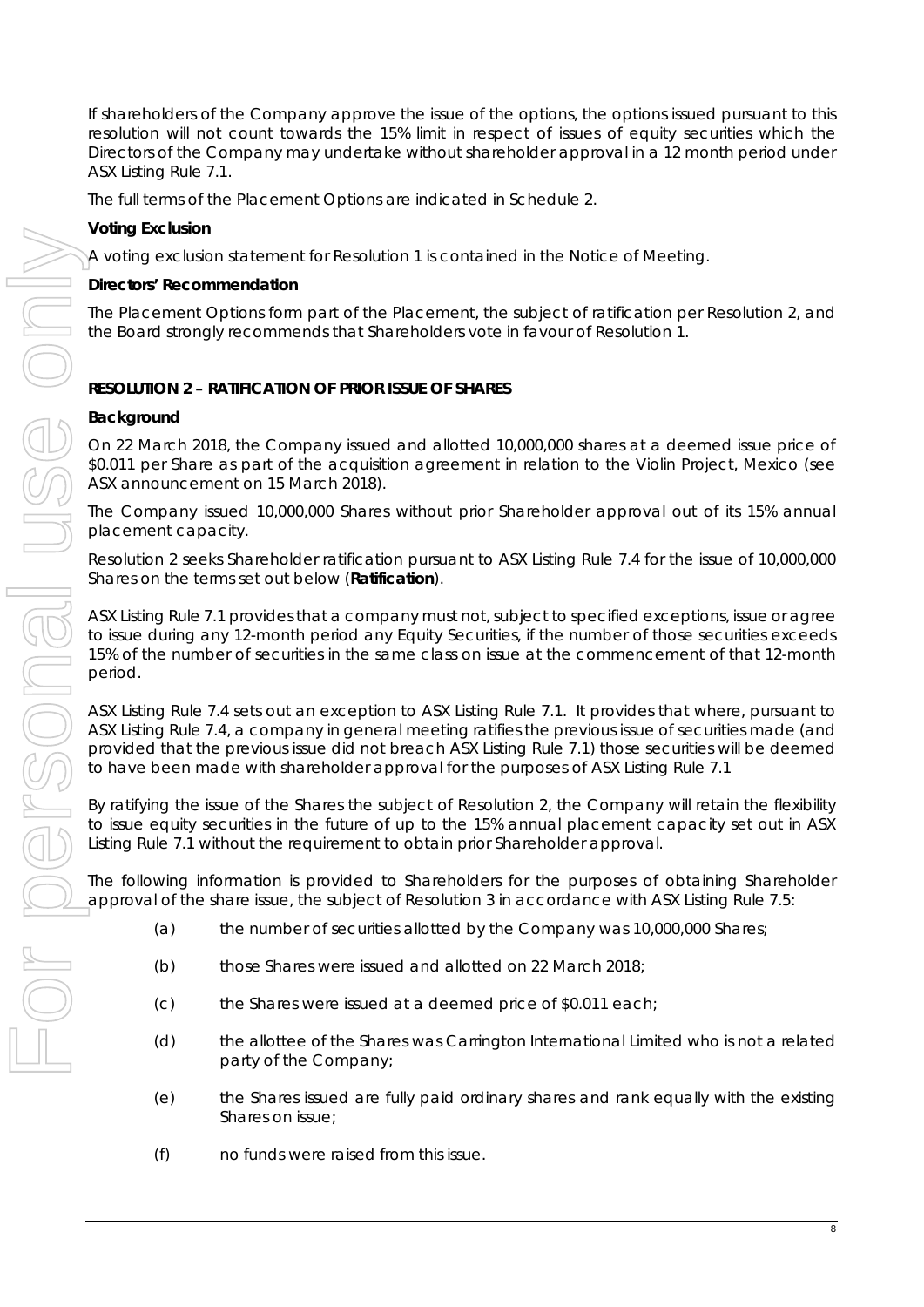A voting exclusion statement for Resolution 2 is contained in the Notice of Meeting.

### **Directors' Recommendation**

None of the Directors have a material personal interest in the subject matter of Resolution 2. The Board believes that the ratification of the share issue, the subject of Resolution 2, is beneficial for the Company. The Board recommends Shareholders vote in favour of Resolution 2 as it provides the Company with the flexibility to issue further securities representing up to 15% of the Company's share capital under Listing Rule 7.1 during the next 12-months without shareholder approval.

# **RESOLUTION 3A – RATIFICATION OF PRIOR ISSUE OF SHARES UNDER LISTING RULE 7.1**

### **Background**

On 31 January 2018, the Company issued and allotted 125,000,000 shares at a price of \$0.006 per Share to raise \$750,000 before costs (**Placement**).

The Company issued 50,863,435 Shares without prior Shareholder approval out of its 15% annual placement capacity and 74,136,565 Shares without prior Shareholder approval out of its 10% additional placement capacity.

Resolution 3A seeks Shareholder ratification pursuant to ASX Listing Rule 7.4 for the issue of 50,863,435 Shares on the terms set out below (**Ratification**).

ASX Listing Rule 7.1 provides that a company must not, subject to specified exceptions, issue or agree to issue during any 12-month period any Equity Securities, if the number of those securities exceeds 15% of the number of securities in the same class on issue at the commencement of that 12-month period.

ASX Listing Rule 7.4 sets out an exception to ASX Listing Rule 7.1. It provides that where, pursuant to ASX Listing Rule 7.4, a company in general meeting ratifies the previous issue of securities made (and provided that the previous issue did not breach ASX Listing Rule 7.1) those securities will be deemed to have been made with shareholder approval for the purposes of ASX Listing Rule 7.1

By ratifying the issue of the Shares the subject of Resolution 3A, the Company will retain the flexibility to issue equity securities in the future of up to the 15% annual placement capacity set out in ASX Listing Rule 7.1 without the requirement to obtain prior Shareholder approval.

The following information is provided to Shareholders for the purposes of obtaining Shareholder approval of the share issue, the subject of Resolution 3A in accordance with ASX Listing Rule 7.5:

- (a) the number of securities allotted by the Company was 50,863,435 Shares;
	- (b) those Shares were issued and allotted on 31 January 2018;
- (c) the Shares were issued at a price of \$0.006 each;
- (d) the allottees of the Shares were private sophisticated investors which are not related parties of the Company;
- (e) the Shares issued are fully paid ordinary shares and rank equally with the existing Shares on issue;
- (f) funds raised from this issue were used to further the Company's exploration projects, assess new opportunities and for general working capital purposes.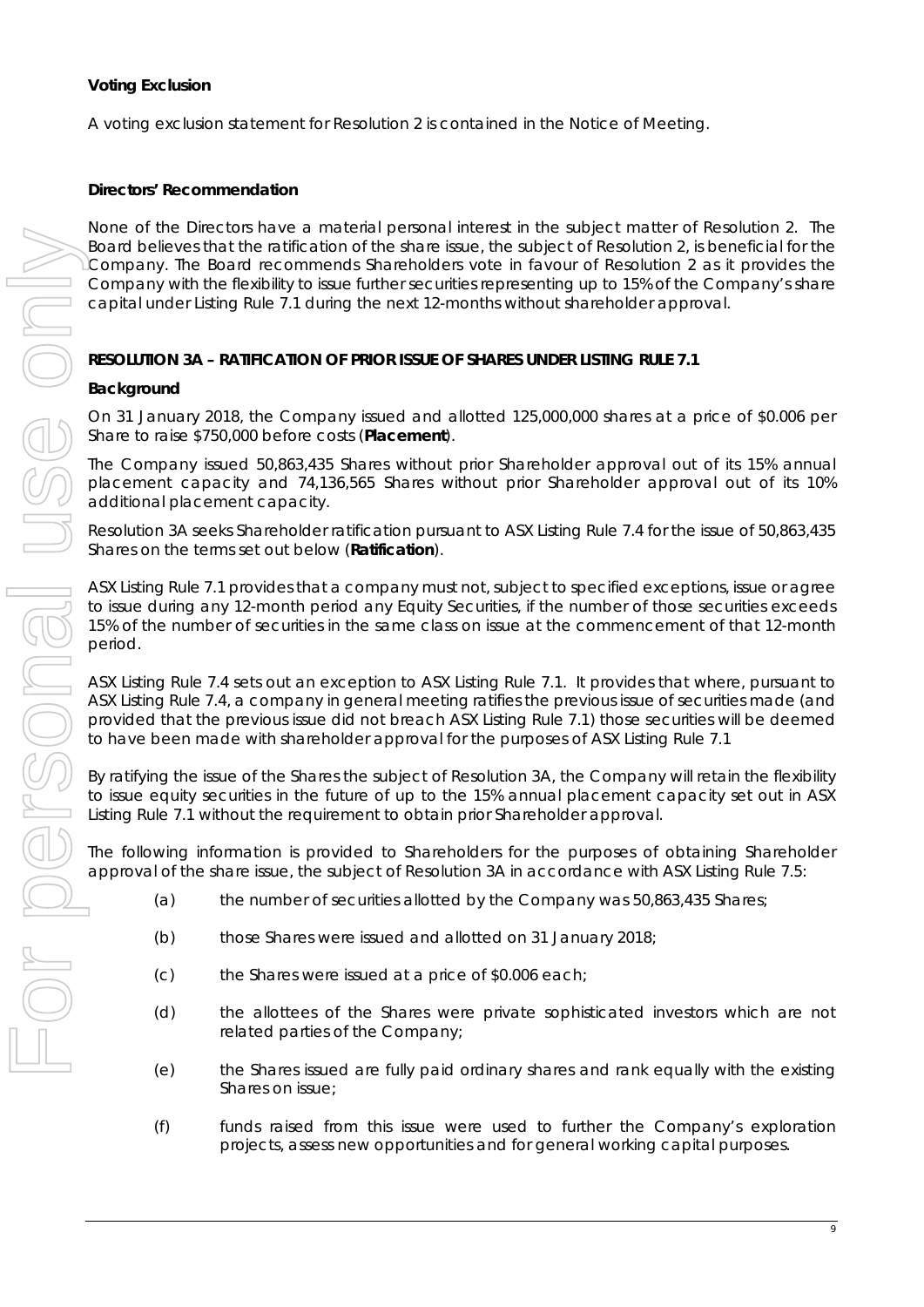A voting exclusion statement for Resolution 3A is contained in the Notice of Meeting.

# **Directors' Recommendation**

None of the Directors have a material personal interest in the subject matter of Resolution 3A. The Board believes that the ratification of the share issue, the subject of Resolution 3A, is beneficial for the Company. The Board recommends Shareholders vote in favour of Resolution 3A as it provides the Company with the flexibility to issue further securities representing up to 15% of the Company's share capital under Listing Rule 7.1 during the next 12-months without shareholder approval.

# **RESOLUTION 3B – RATIFICATION OF PRIOR ISSUE OF SHARES UNDER LISTING RULE 7.1A**

# **Background**

On 31 January 2018, the Company issued and allotted 125,000,000 shares at a price of \$0.006 per Share to raise \$750,000 before costs (**Placement**).

The Company issued 50,863,435 Shares without prior Shareholder approval out of its 15% annual placement capacity and 74,136,565 Shares without prior Shareholder approval out of its 10% additional placement capacity.

Resolution 3B seeks Shareholder ratification pursuant to ASX Listing Rule 7.4 for the issue of 74,136,565 Shares on the terms set out below (**Ratification**).

ASX Listing Rule 7.1 provides that a company must not, subject to specified exceptions, issue or agree to issue during any 12-month period any Equity Securities, if the number of those securities exceeds 15% of the number of securities in the same class on issue at the commencement of that 12-month period.

ASX Listing Rule 7.4 sets out an exception to ASX Listing Rule 7.1. It provides that where, pursuant to ASX Listing Rule 7.4, a company in general meeting ratifies the previous issue of securities made (and provided that the previous issue did not breach ASX Listing Rule 7.1) those securities will be deemed to have been made with shareholder approval for the purposes of ASX Listing Rule 7.1

By ratifying the issue of the Shares the subject of Resolution 3B, the Company will retain the flexibility to issue equity securities in the future of up to the 10% additional placement capacity set out in ASX Listing Rule 7.1A without the requirement to obtain prior Shareholder approval.

The following information is provided to Shareholders for the purposes of obtaining Shareholder approval of the share issue, the subject of Resolution 3B in accordance with ASX Listing Rule 7.5:

- (a) the number of securities allotted by the Company was 74,136,565 Shares;
- (b) those Shares were issued and allotted on 31 January 2018;
- (c) the Shares were issued at a price of \$0.006 each;
- (d) the allottees of the Shares were private sophisticated investors which are not related parties of the Company;
- (e) the Shares issued are fully paid ordinary shares and rank equally with the existing Shares on issue;
- (f) funds raised from this issue were used to further the Company's exploration projects, assess new opportunities and for general working capital purposes.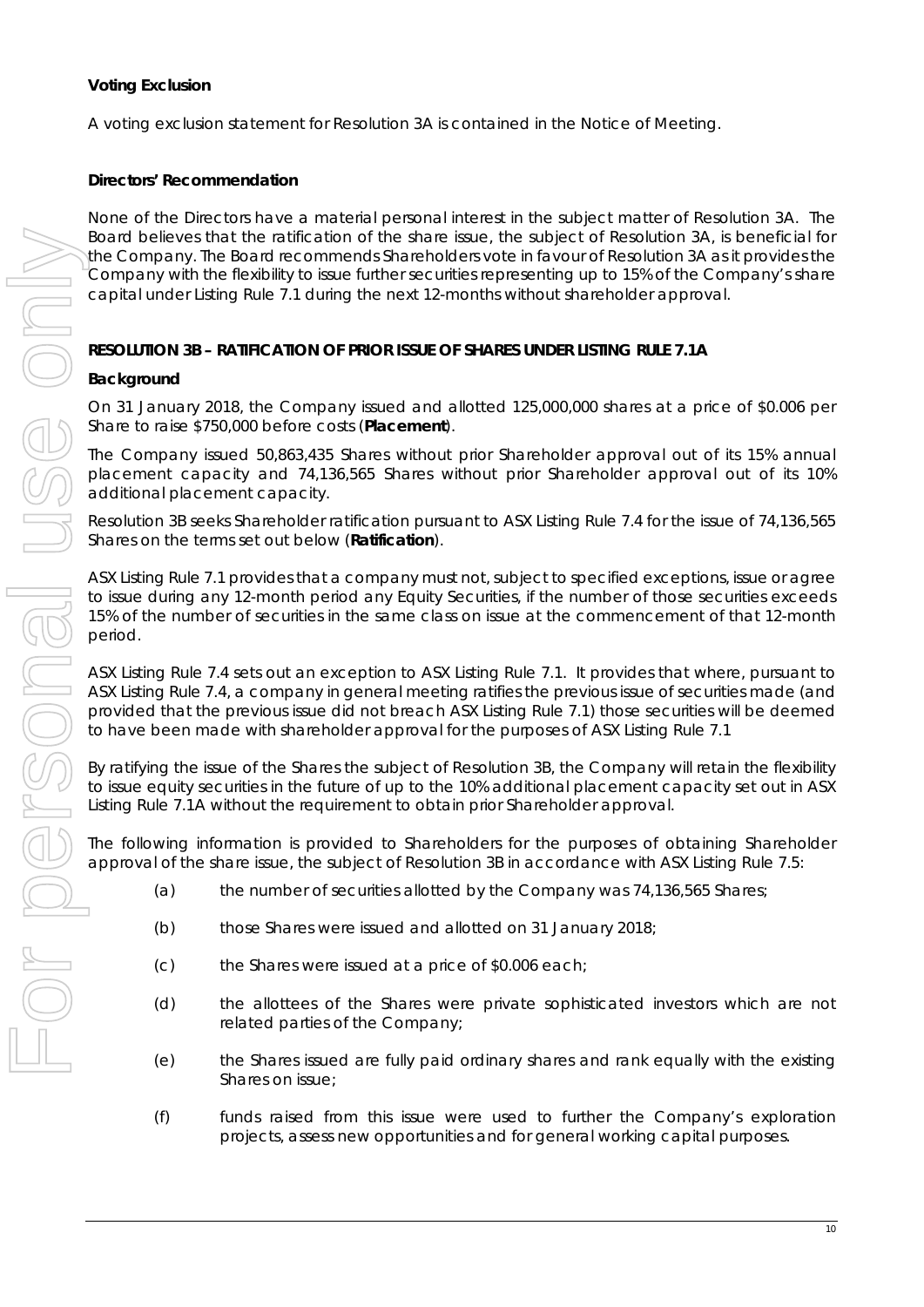A voting exclusion statement for Resolution 3B is contained in the Notice of Meeting.

# **Directors' Recommendation**

None of the Directors have a material personal interest in the subject matter of Resolution 3B. The Board believes that the ratification of the share issue, the subject of Resolution 3B, is beneficial for the Company. The Board recommends Shareholders vote in favour of Resolution 3B as it provides the Company with the flexibility to issue further securities representing up to 10% under Listing Rule 7.1A during the next 12-months without shareholder approval.

# **RESOLUTION 4 – RATIFICATION OF PRIOR ISSUE OF SHARES**

# **Background**

On 31 January 2018, the Company issued and allotted 5,000,000 shares at a deemed issue price of \$0.006 per Share in lieu of cash payments for assistance with marketing campaigns.

The Company issued 5,000,000 Shares without prior Shareholder approval out of its 15% annual placement capacity.

Resolution 4 seeks Shareholder ratification pursuant to ASX Listing Rule 7.4 for the issue of 5,000,000 Shares on the terms set out below (**Ratification**).

ASX Listing Rule 7.1 provides that a company must not, subject to specified exceptions, issue or agree to issue during any 12-month period any Equity Securities, if the number of those securities exceeds 15% of the number of securities in the same class on issue at the commencement of that 12-month period.

ASX Listing Rule 7.4 sets out an exception to ASX Listing Rule 7.1. It provides that where, pursuant to ASX Listing Rule 7.4, a company in general meeting ratifies the previous issue of securities made (and provided that the previous issue did not breach ASX Listing Rule 7.1) those securities will be deemed to have been made with shareholder approval for the purposes of ASX Listing Rule 7.1

By ratifying the issue of the Shares the subject of Resolution 4, the Company will retain the flexibility to issue equity securities in the future of up to the 15% annual placement capacity set out in ASX Listing Rule 7.1 without the requirement to obtain prior Shareholder approval.

The following information is provided to Shareholders for the purposes of obtaining Shareholder approval of the share issue, the subject of Resolution 4 in accordance with ASX Listing Rule 7.5:

- (a) the number of securities allotted by the Company was 5,000,000 Shares;
- (b) those Shares were issued and allotted on 31 January 2018;
- (c) the Shares were issued at a deemed price of \$0.006 each;
- (d) the allottee of the Shares was Dyamond Developments Pty Ltd who is not a related party of the Company;
- (e) the Shares issued are fully paid ordinary shares and rank equally with the existing Shares on issue;
- (f) no funds were raised from this issue.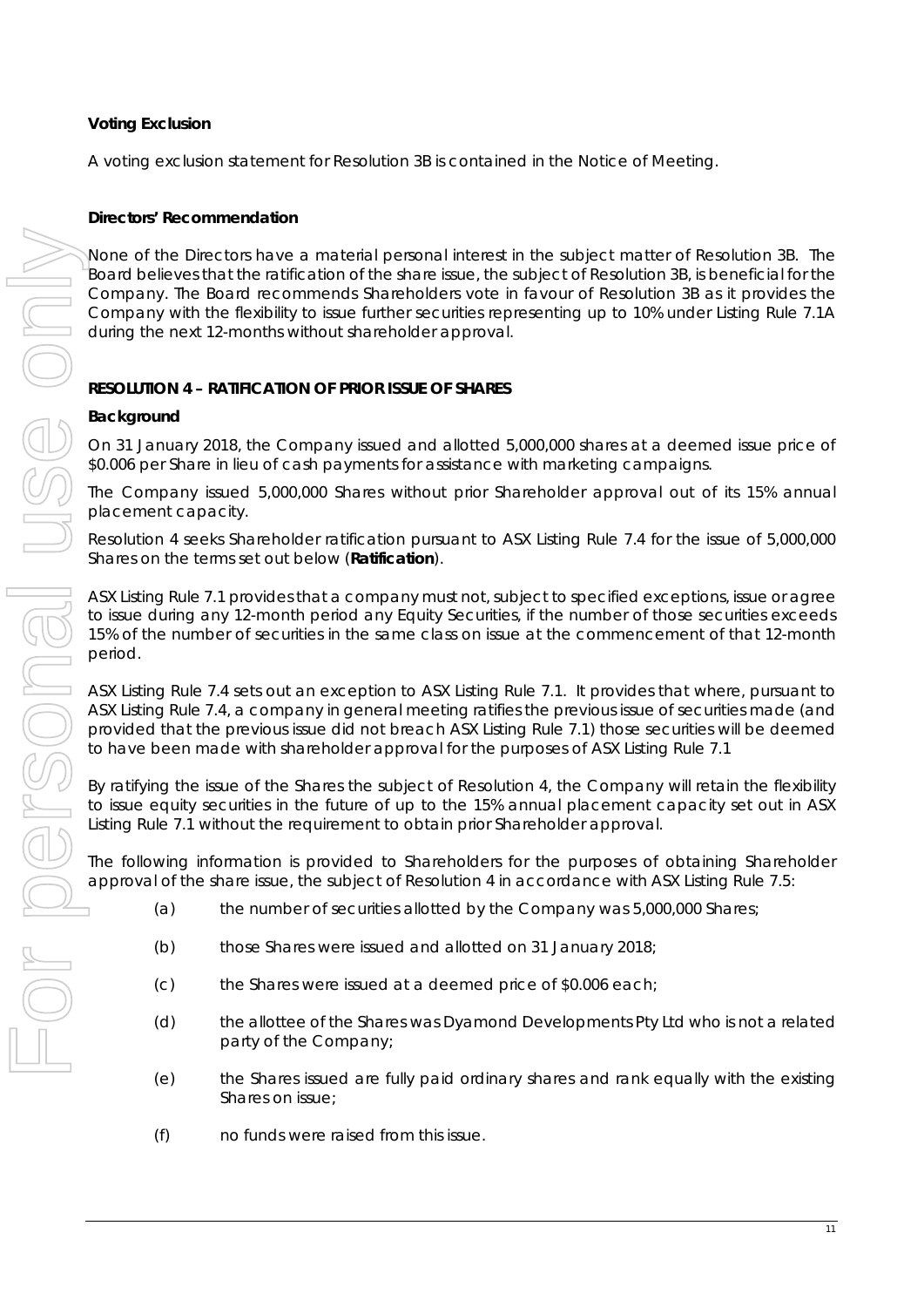A voting exclusion statement for Resolution 4 is contained in the Notice of Meeting.

# **Directors' Recommendation**

None of the Directors have a material personal interest in the subject matter of Resolution 4. The Board believes that the ratification of the Placement, the subject of Resolution 4, is beneficial for the Company. The Board recommends Shareholders vote in favour of Resolution 4 as it provides the Company with the flexibility to issue further securities representing up to 15% of the Company's share capital under Listing Rule 7.1 during the next 12-months without shareholder approval.

# **RESOLUTION 5 – RATIFICATION OF PRIOR ISSUE OF SHARES**

# **Background**

On 22 November 2017, the Company issued and allotted 5,698,096 shares at a deemed issue price of \$0.00702 per Share in lieu of cash payments for assistance with marketing campaigns.

The Company issued 5,698,096 Shares without prior Shareholder approval out of its 15% annual placement capacity.

Resolution 5 seeks Shareholder ratification pursuant to ASX Listing Rule 7.4 for the issue of 5,698,096 Shares on the terms set out below (**Ratification**).

ASX Listing Rule 7.1 provides that a company must not, subject to specified exceptions, issue or agree to issue during any 12-month period any Equity Securities, if the number of those securities exceeds 15% of the number of securities in the same class on issue at the commencement of that 12-month period.

ASX Listing Rule 7.4 sets out an exception to ASX Listing Rule 7.1. It provides that where, pursuant to ASX Listing Rule 7.4, a company in general meeting ratifies the previous issue of securities made (and provided that the previous issue did not breach ASX Listing Rule 7.1) those securities will be deemed to have been made with shareholder approval for the purposes of ASX Listing Rule 7.1

By ratifying the issue of the Shares the subject of Resolution 5, the Company will retain the flexibility to issue equity securities in the future of up to the 15% annual placement capacity set out in ASX Listing Rule 7.1 without the requirement to obtain prior Shareholder approval.

The following information is provided to Shareholders for the purposes of obtaining Shareholder approval of the share issue, the subject of Resolution 5 in accordance with ASX Listing Rule 7.5:

- (a) the number of securities allotted by the Company was 5,698,096 Shares;
- (b) those Shares were issued and allotted on 22 November 2017;
- (c) the Shares were issued at a deemed price of \$0.00702 each;
- (d) the allottee of the Shares was S3 Consortium Pty Ltd who is not a related party of the Company;
- (e) the Shares issued are fully paid ordinary shares and rank equally with the existing Shares on issue;
- (f) no funds were raised from this issue.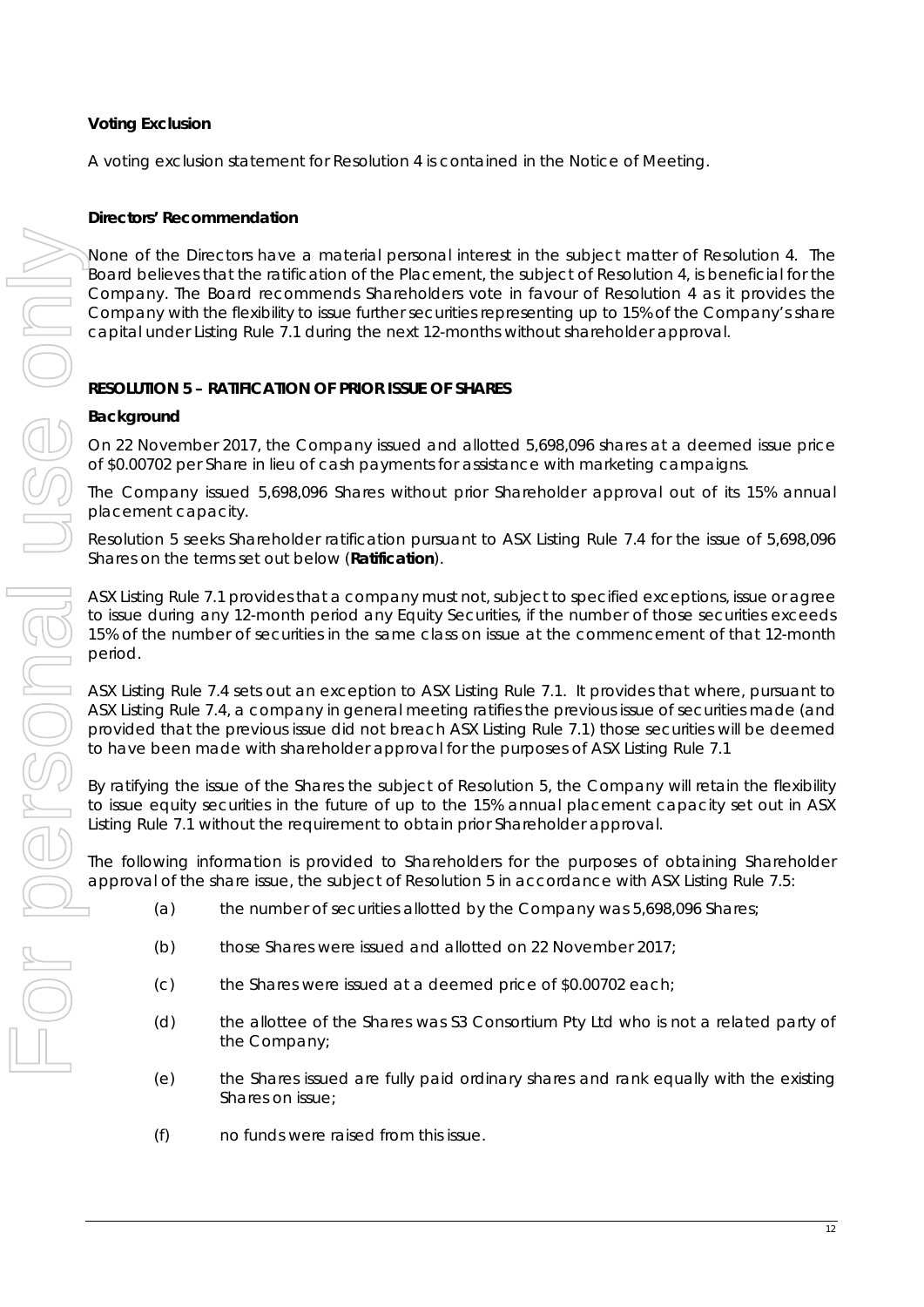A voting exclusion statement for Resolution 5 is contained in the Notice of Meeting.

### **Directors' Recommendation**

None of the Directors have a material personal interest in the subject matter of Resolution 5. The Board believes that the ratification of the share issue, the subject of Resolution 5, is beneficial for the Company. The Board recommends Shareholders vote in favour of Resolution 5 as it provides the Company with the flexibility to issue further securities representing up to 15% of the Company's share capital under Listing Rule 7.1 during the next 12-months without shareholder approval.

### **RESOLUTION 6 – INCREASE IN AGGREGATE NON-EXECUTIVE DIRECTOR REMUNERATION**

#### **Background**

The Company seeks shareholder approval to increase the maximum aggregate fees paid to nonexecutives of the Board by \$100,000 from \$100,000 per annum to \$200,000 per annum. The maximum aggregate amount payable by way of fees to Non-Executive Directors in any financial year is determined by Shareholders from time to time in general meeting (**NED Fee Pool**). The current NED Fee Pool of \$100,000 was outlined in the Initial Public Offering Disclosure Document of the Company in 2004.

Notwithstanding this, in 2005 the Company ostensibly adopted a \$200,000 NED Fee Pool however no shareholder approval was received which management has recently discovered. The Company now wishes to confirm the NED Fee Pool. Following is a summary of all fees paid to non-executive directors since 2004:

| Year | Total fees paid to non-executives |
|------|-----------------------------------|
| 2004 | 32,700                            |
| 2005 | 11,624                            |
| 2006 | 41,366                            |
| 2007 | 41,462                            |
| 2008 | 66,106                            |
| 2009 | 65,400                            |
| 2010 | 76,229                            |
| 2011 | 158,901                           |
| 2012 | 117,720                           |
| 2013 | 117,720                           |
| 2014 | 121,260                           |
| 2015 | 130,306                           |
| 2016 | 118,260                           |
| 2017 | 118,260                           |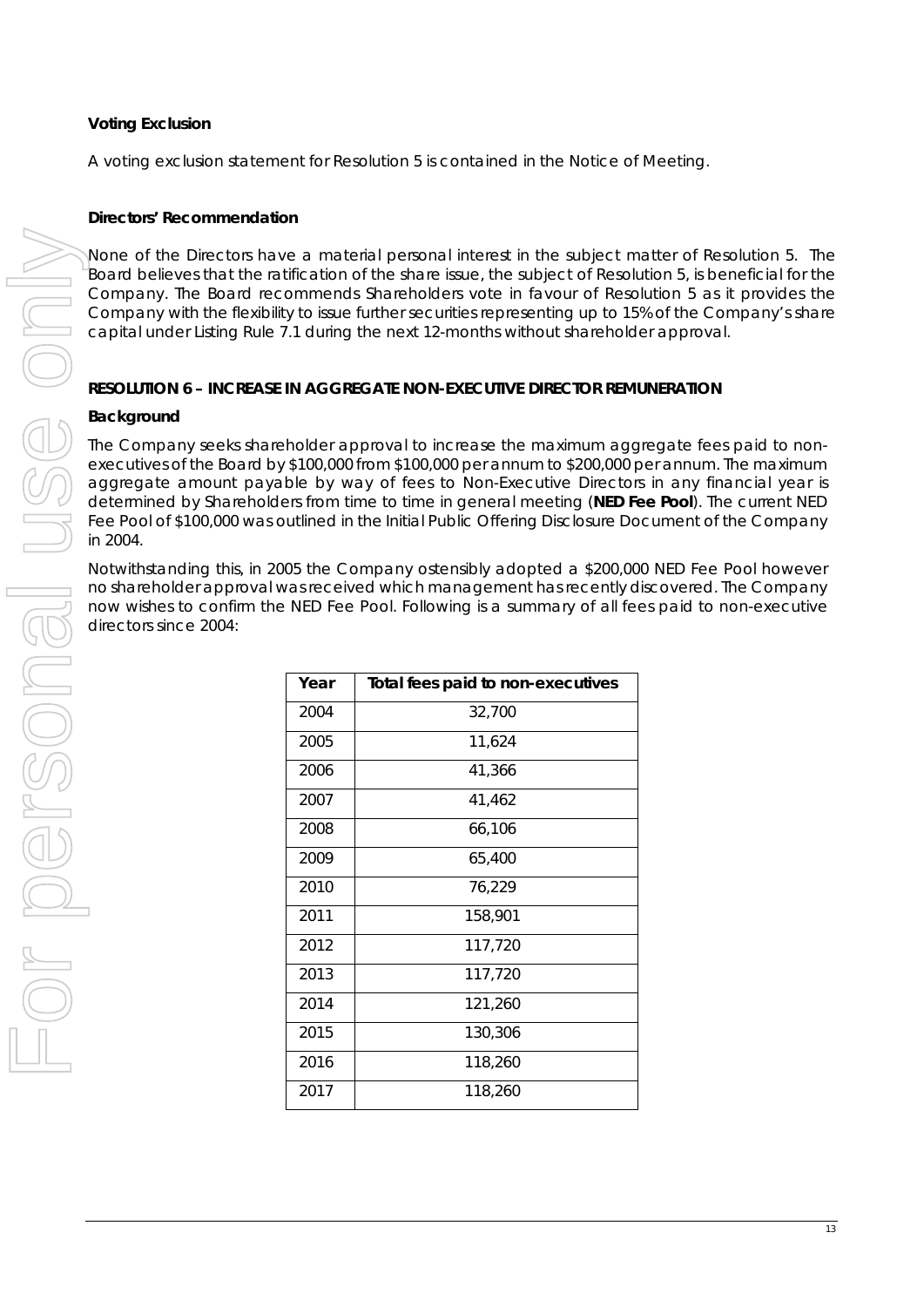Shareholder approval is sought under clause 13.8 of the Constitution and ASX Listing Rule 10.17. The Board considers it appropriate to increase the NED Fee Pool, to take account of:

- (a) The continuing increase in size and scale of operations of the Company;
- (b) To ensure that the Company has the ability to set fees at a competitive level so that it can attract and retain the services of Non-Executive Directors of the highest calibre;
- (c) To ensure the NED Fee Pool can accommodate payment of fees to any additional Non-Executive Directors appointed if necessary as part of the Board's succession planning strategy to ensure that the Board continues to have the right balance of skills, experience and expertise; and
- (d) To allow for some growth in Non-Executive Directors' fees in the future to reflect market competitiveness for Non-Executive Directors with the skills and experience that are appropriate for the Company's business.

Shareholders should also note that, if the proposed new NED Fee Pool is approved, it will not necessarily be fully utilised each financial year. The Company will in future continue to set the actual level of remuneration of its Non-Executive Directors within the NED Fee Pool, having regard to independent external advice, market practice, Board performance and other appropriate factors. The remuneration of each Non-Executive Director for the financial year ended 30 June 2017 is detailed in the Annual Report.

Securities issued under ASX Listing Rule 10.11 or 10.14 within the preceding three years to a Non-Executive Director are as follows:

- (a) 4,000,000 unlisted options to Richard Monti on 22 November 2017;
- (b) 4,000,000 unlisted options to Peter Harold on 22 November 2017; and
- (c) 4,000,000 unlisted options to Andrew Parker on 22 November 2017.

All options issued to Non-Executive Directors above were issued for nil consideration and are exercisable at 1.5 cents each and expire 21 November 2020.

# **Voting Exclusion**

A voting exclusion statement for Resolution 6 is contained in the Notice of Meeting.

# **Directors' Recommendation**

Given their interest in the outcome of this resolution, the Board does not make any recommendation on how Shareholders vote in respect of Resolution 6.

# **ENQUIRIES**

Shareholders are requested to contact the Company Secretary on **+61 (0)8 6266 8642** if they have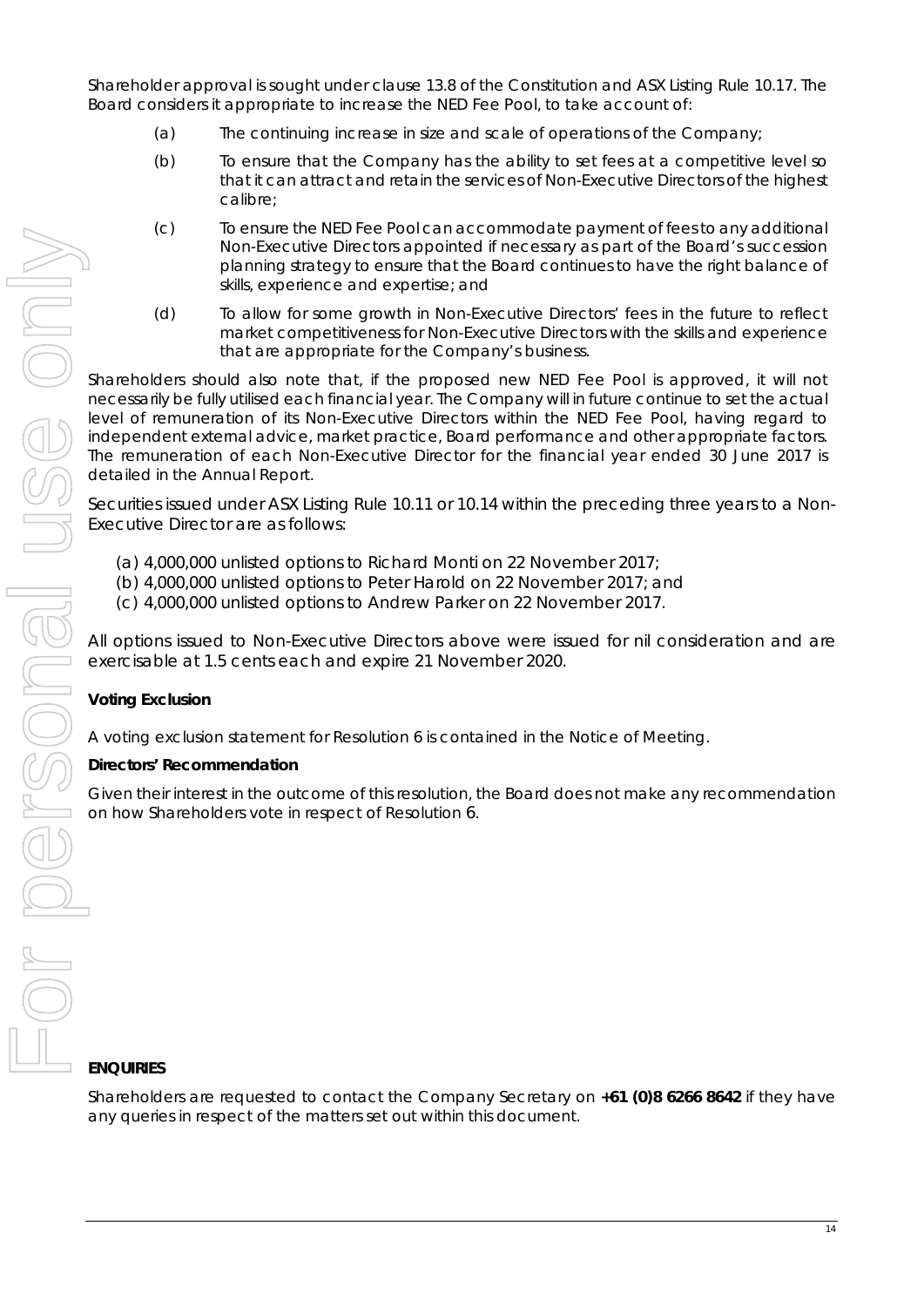#### **SCHEDULE 1 – GLOSSARY**

In this Notice and the Explanatory Statement:

**\$** means Australian Dollars.

**Annual Report** means the Directors' Report, the Financial Report and the Auditor's Report in respect to the financial year ended 30 June 2017.

**ASIC** means the Australian Securities and Investments Commission.

**ASX** means ASX Limited (ACN 008 624 691) and, where the context permits, the Australian Securities Exchange operated by **ASX** 

**ASX Listing Rules** means the Listing Rules of the ASX.

**Board** means the board of Directors.

**Business Day** means: for determining when a notice, consent or other communication is given, a day that is not a Saturday, Sunday or public holiday in the place to which the notice, consent or other communication is sent and for any other purpose, a day (other than a Saturday, Sunday or public holiday) on which banks are open for general banking business in Perth.

**Chair** or **Chairman** means the person appointed to chair the Meeting convened by this Notice.

**Closely Related Party** means a spouse or child of the member or has the meaning given in section 9 of the Corporations Act.

**Company** means Pacifico Minerals Limited (ACN 107 159 713).

**Constitution** means the constitution of the Company as at the commencement of the Meeting.

**Corporations Act** means the *Corporations Act 2001* (Cth).

**Director** means a director of the Company.

**Equity Securities** has the same meaning as in the Listing Rules.

**Explanatory Statement** means the explanatory statement attached to the Notice.

**Key Management Personnel** or **KMP** means persons having authority and responsibility for planning, directing and controlling the activities of the Company, directly or indirectly, including any Director (whether executive or otherwise) of the Company.

**Listing Rules** means the listing rules of the ASX.

**Meeting** has the meaning in the introductory paragraph of the Notice.

**Notice** means this notice of meeting.

**Option** means an option which entitles the holder to subscriber for one Share.

**Proxy Form** means the proxy form attached to the Notice.

**Resolution** means a resolution contained in the Notice.

**Schedule** means a schedule to this Notice.

**Section** means a section contained in this Explanatory Statement.

**Share** means a fully paid ordinary share in the capital of the Company.

**Shareholder** means a shareholder of the Company.

**WST** means Western Standard Time, being the time in Perth, Western Australia.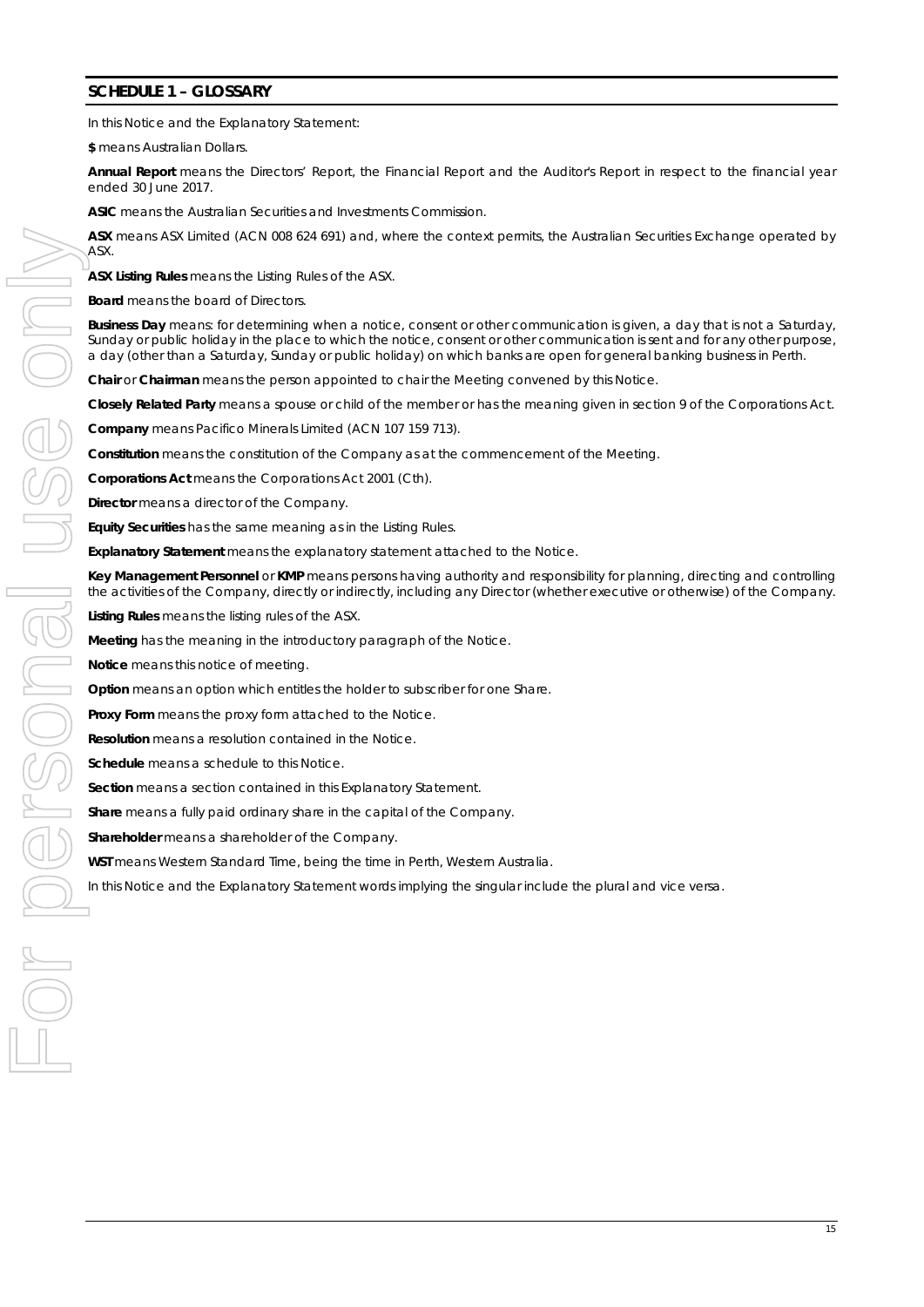# **SCHEDULE 2 – TERMS AND CONDITIONS OF PLACEMENT OPTIONS**

The terms and conditions of the Options the subject of Resolutions 1 are set out below.

- (a) Each Option entitles the holder to subscribe for one fully paid ordinary share upon exercise of the Option.
- (b) Each Option shall be issued for no consideration.
- (c) The amount payable upon exercise of each Option will be equal to 1.5 cents ("Exercise Price").
- (d) The Options will expire at 5pm WST on a date that is 2 years from the date of issue ("Expiry Date").
- (e) The Options may be exercised at any time until the Expiry Date ("Exercise Period").
- (f) The Options may be exercised during the Exercise Period by notice in writing to the Company in the manner specified on the Option certificate ("Notice of Exercise") and payment of the Exercise Price for each Option being exercised in Australian currency by electronic funds transfer or other means of payment acceptable to the Company.
- (g) A Notice of Exercise is only effective on and from the later of the date of receipt of the Notice of Exercise and the date of receipt of the payment of the Exercise Price for each Option being exercised in cleared funds ("Exercise Date").
- (h) Within 15 Business Days after the later of the following:
	- (i) the Exercise Date; and
	- (ii) when excluded information in respect to the Company (as defined in section 708A(7) of the Corporations Act) (if any) ceases to be excluded information,

but in any case no later than 20 Business Days after the Exercise Date, the Company will:

- (iii) allot and issue the number of Shares required under these terms and conditions in respect of the number of Options specified in the Notice of Exercise and for which cleared funds have been received by the Company;
- (iv) if required, give ASX a notice that complies with section 708A(5)(e) of the Corporations Act, or, if the Company is unable to issue such a notice, lodge with ASIC a prospectus prepared in accordance with the Corporations Act and do all such things necessary to satisfy section 708A(11) of the Corporations Act to ensure that an offer for sale of the Shares does not require disclosure to investors; and
- (v) if admitted to the official list of ASX at the time, apply for official quotation on ASX of Shares issued pursuant to the exercise of the Options.

If a notice delivered under (h)(iv) for any reason is not effective to ensure that an offer for sale of the Shares does not require disclosure to investors, the Company must, no later than 20 Business Days after becoming aware of such notice being ineffective, lodge with ASIC a prospectus prepared in accordance with the Corporations Act and do all such things necessary to satisfy section 708A(11) of the Corporations Act to ensure that an offer for sale of the Shares does not require disclosure to investors.

Shares issued on exercise of the Options rank equally with the then issued shares of the Company.

- (j) If at any time the issued capital of the Company is reconstructed, all rights of an Option holder are to be changed in a manner consistent with the Corporations Act and the ASX Listing Rules at the time of the reconstruction.
- (k) There are no participation rights or entitlements inherent in the Options and holders will not be entitled to participate in new issues of capital offered to Shareholders during the currency of the Options without exercising the Options.
- (l) In the event of any pro-rata issue of securities (except a Bonus Issue) the exercise price of the Options will be adjusted in accordance with ASX Listing Rule 6.22.2.
	-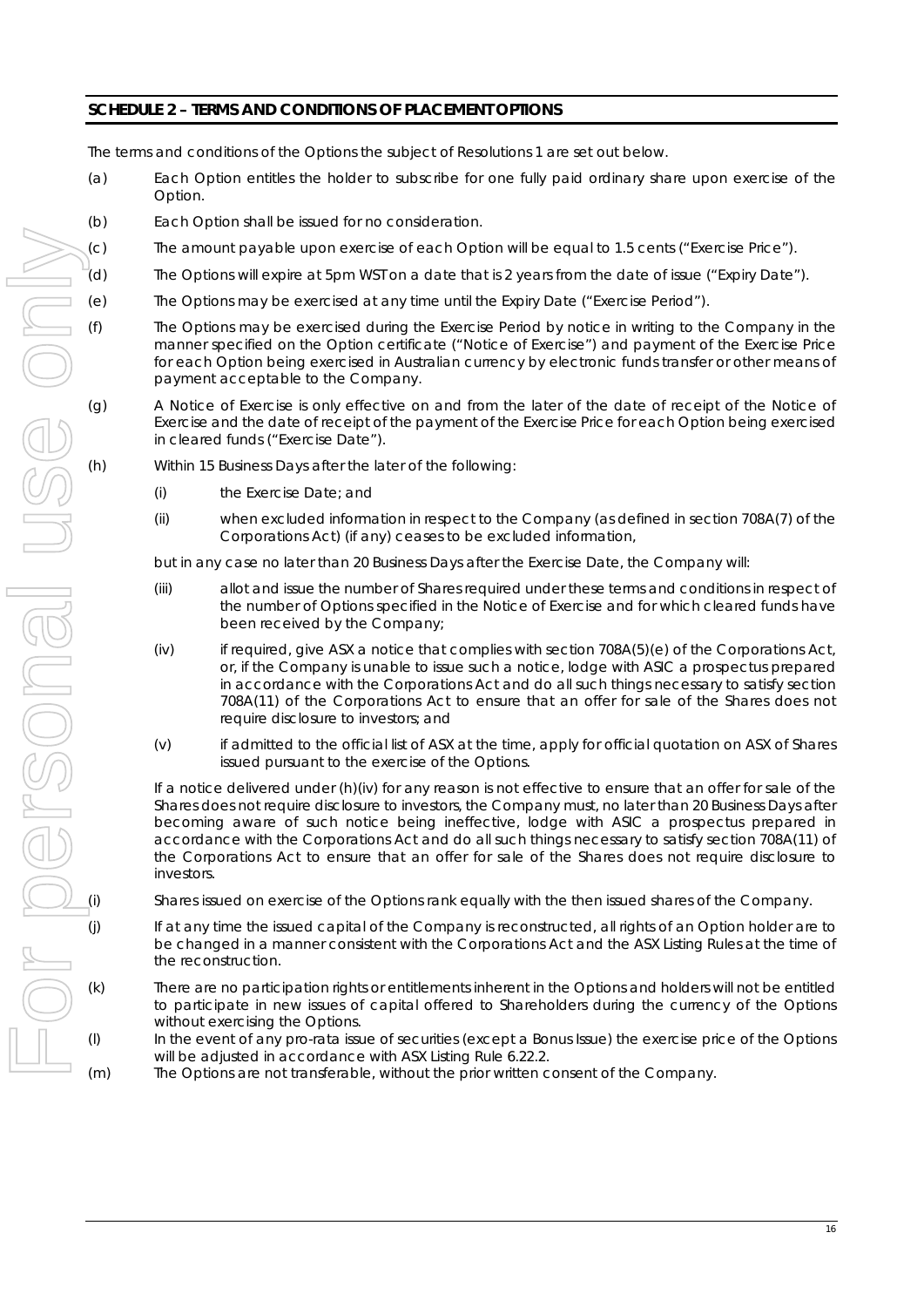|                                                                                                                                                                                                                                                                                                                                                                                                                                                                                                                                                                                                                                                                                                                                                                                                                                                                                                | 十                                                                                                                                     | <b>PACIFICO MINERALS LIMITED</b>                                                                                                                                                                                       | <b>REGISTERED OFFICE:</b><br>LEVEL 10<br>553 HAY STREET<br>PERTH WA 6000                                                                                                                                                                                                                                                                    | ╉                          |  |  |  |
|------------------------------------------------------------------------------------------------------------------------------------------------------------------------------------------------------------------------------------------------------------------------------------------------------------------------------------------------------------------------------------------------------------------------------------------------------------------------------------------------------------------------------------------------------------------------------------------------------------------------------------------------------------------------------------------------------------------------------------------------------------------------------------------------------------------------------------------------------------------------------------------------|---------------------------------------------------------------------------------------------------------------------------------------|------------------------------------------------------------------------------------------------------------------------------------------------------------------------------------------------------------------------|---------------------------------------------------------------------------------------------------------------------------------------------------------------------------------------------------------------------------------------------------------------------------------------------------------------------------------------------|----------------------------|--|--|--|
| EFIT_REFERENCE_NUMBER»                                                                                                                                                                                                                                                                                                                                                                                                                                                                                                                                                                                                                                                                                                                                                                                                                                                                         | ACN: 107 159 713<br>«HOLDER NAME»<br>«ADDRESS LINE 1»<br>«ADDRESS_LINE_2»<br>«ADDRESS_LINE_3»<br>«ADDRESS_LINE_4»<br>«ADDRESS_LINE_5» |                                                                                                                                                                                                                        | <b>SHARE REGISTRY:</b><br>Security Transfer Australia Pty Ltd<br>All Correspondence to:<br><b>PO BOX 52</b><br>Collins Street West VIC 8007<br>Suite 913, Exchange Tower<br>530 Little Collins Street<br>Melbourne VIC 3000<br>T: 1300 992 916 F: +61 8 9315 2233<br>E: registrar@securitytransfer.com.au<br>W: www.securitytransfer.com.au |                            |  |  |  |
|                                                                                                                                                                                                                                                                                                                                                                                                                                                                                                                                                                                                                                                                                                                                                                                                                                                                                                |                                                                                                                                       |                                                                                                                                                                                                                        | Code:                                                                                                                                                                                                                                                                                                                                       | <b>PMY</b>                 |  |  |  |
|                                                                                                                                                                                                                                                                                                                                                                                                                                                                                                                                                                                                                                                                                                                                                                                                                                                                                                |                                                                                                                                       |                                                                                                                                                                                                                        | Holder Number:                                                                                                                                                                                                                                                                                                                              | «HOLDER NUM                |  |  |  |
|                                                                                                                                                                                                                                                                                                                                                                                                                                                                                                                                                                                                                                                                                                                                                                                                                                                                                                | <b>PROXY FORM</b>                                                                                                                     | THIS DOCUMENT IS IMPORTANT. IF YOU ARE IN DOUBT AS TO HOW TO DEAL WITH IT, PLEASE CONTACT YOUR STOCK BROKER OR LICENSED PROFESSIONAL ADVISOR.                                                                          |                                                                                                                                                                                                                                                                                                                                             |                            |  |  |  |
|                                                                                                                                                                                                                                                                                                                                                                                                                                                                                                                                                                                                                                                                                                                                                                                                                                                                                                | VOTE<br><b>NLINE</b>                                                                                                                  | Lodge your proxy vote securely at www.securitytransfer.com.au<br>1. Log into the Investor Centre using your holding details.<br>2. Click on "Proxy Voting" and provide your Online Proxy ID to access the voting area. |                                                                                                                                                                                                                                                                                                                                             | «ONLINE                    |  |  |  |
|                                                                                                                                                                                                                                                                                                                                                                                                                                                                                                                                                                                                                                                                                                                                                                                                                                                                                                | <b>SECTION A: Appointment of Proxy</b>                                                                                                | I/We, the above named, being registered holders of the Company and entitled to attend and vote hereby appoint:                                                                                                         |                                                                                                                                                                                                                                                                                                                                             |                            |  |  |  |
|                                                                                                                                                                                                                                                                                                                                                                                                                                                                                                                                                                                                                                                                                                                                                                                                                                                                                                | The meeting chairperson                                                                                                               | $OR$                                                                                                                                                                                                                   |                                                                                                                                                                                                                                                                                                                                             |                            |  |  |  |
| or failing the person named, or if no person is named, the Chairperson of the meeting, as my/our Proxy to act generally at the meeting on my/our behalf and to vote in accordance with<br>the following directions (or if no directions have been given, as the Proxy sees fit) at the General Meeting of the Company to be held at 2.00pm WST on Thursday 3 May 2018 at Level<br>10, 553 Hay Street, Perth, Western Australia and at any adjournment of that meeting.                                                                                                                                                                                                                                                                                                                                                                                                                         |                                                                                                                                       |                                                                                                                                                                                                                        |                                                                                                                                                                                                                                                                                                                                             |                            |  |  |  |
|                                                                                                                                                                                                                                                                                                                                                                                                                                                                                                                                                                                                                                                                                                                                                                                                                                                                                                | <b>SECTION B: Voting Directions</b>                                                                                                   |                                                                                                                                                                                                                        |                                                                                                                                                                                                                                                                                                                                             |                            |  |  |  |
| Please mark "X" in the box to indicate your voting directions to your Proxy. The Chairperson of the Meeting intends to vote undirected proxies in FAVOUR of all the resolutions.<br>In exceptional circumstances, the Chairperson of the Meeting may change his/her voting intention on any resolution, in which case an ASX announcement will be made.<br>Important for Resolution 6: If the Chairman of the meeting is your proxy, either by appointment or by default, and you have not indicated your voting intention below, you expressly<br>authorise the Chairman of the Meeting to exercise the proxy in respect of Resolution 6, even though the Resolution is connected directly or indirectly with the remuneration of a member<br>of the Company's Key Management Personnel (KMP).<br>The Chairman of the Meeting intends to vote undirected proxies in favour of each resolution |                                                                                                                                       |                                                                                                                                                                                                                        |                                                                                                                                                                                                                                                                                                                                             |                            |  |  |  |
|                                                                                                                                                                                                                                                                                                                                                                                                                                                                                                                                                                                                                                                                                                                                                                                                                                                                                                | <b>RESOLUTION</b><br>APPROVAL OF ISSUE OF OPTIONS TO SOPHISTICATED INVESTORS                                                          |                                                                                                                                                                                                                        | For                                                                                                                                                                                                                                                                                                                                         | Against<br>Abstain*        |  |  |  |
|                                                                                                                                                                                                                                                                                                                                                                                                                                                                                                                                                                                                                                                                                                                                                                                                                                                                                                |                                                                                                                                       |                                                                                                                                                                                                                        |                                                                                                                                                                                                                                                                                                                                             |                            |  |  |  |
|                                                                                                                                                                                                                                                                                                                                                                                                                                                                                                                                                                                                                                                                                                                                                                                                                                                                                                | RATIFICATION OF PRIOR ISSUE OF SHARES                                                                                                 |                                                                                                                                                                                                                        |                                                                                                                                                                                                                                                                                                                                             |                            |  |  |  |
| 3A.                                                                                                                                                                                                                                                                                                                                                                                                                                                                                                                                                                                                                                                                                                                                                                                                                                                                                            | <b>RATIFICATION OF PRIOR ISSUE OF SHARES UNDER LISTING RULE 7.1</b>                                                                   |                                                                                                                                                                                                                        |                                                                                                                                                                                                                                                                                                                                             |                            |  |  |  |
| ЗΒ.                                                                                                                                                                                                                                                                                                                                                                                                                                                                                                                                                                                                                                                                                                                                                                                                                                                                                            | RATIFICATION OF PRIOR ISSUE OF SHARES UNDER LISTING RULE 7.1A                                                                         |                                                                                                                                                                                                                        |                                                                                                                                                                                                                                                                                                                                             |                            |  |  |  |
|                                                                                                                                                                                                                                                                                                                                                                                                                                                                                                                                                                                                                                                                                                                                                                                                                                                                                                | RATIFICATION OF PRIOR ISSUE OF SHARES                                                                                                 |                                                                                                                                                                                                                        |                                                                                                                                                                                                                                                                                                                                             |                            |  |  |  |
| 5.                                                                                                                                                                                                                                                                                                                                                                                                                                                                                                                                                                                                                                                                                                                                                                                                                                                                                             | RATIFICATION OF PRIOR ISSUE OF SHARES                                                                                                 |                                                                                                                                                                                                                        |                                                                                                                                                                                                                                                                                                                                             |                            |  |  |  |
| 6.                                                                                                                                                                                                                                                                                                                                                                                                                                                                                                                                                                                                                                                                                                                                                                                                                                                                                             | INCREASE IN AGGREGATE NON-EXECUTIVE DIRECTOR REMUNERATION                                                                             |                                                                                                                                                                                                                        |                                                                                                                                                                                                                                                                                                                                             |                            |  |  |  |
| If no directions are given my proxy may vote as the proxy thinks fit or may abstain. * If you mark the Abstain box for a particular item, you are directing your Proxy not to vote on your<br>behalf on a show of hands or on a poll and your votes will not be counted in computing the required majority on a poll.                                                                                                                                                                                                                                                                                                                                                                                                                                                                                                                                                                          |                                                                                                                                       |                                                                                                                                                                                                                        |                                                                                                                                                                                                                                                                                                                                             |                            |  |  |  |
|                                                                                                                                                                                                                                                                                                                                                                                                                                                                                                                                                                                                                                                                                                                                                                                                                                                                                                | <b>SECTION C: Signature of Security Holder(s)</b>                                                                                     |                                                                                                                                                                                                                        |                                                                                                                                                                                                                                                                                                                                             |                            |  |  |  |
|                                                                                                                                                                                                                                                                                                                                                                                                                                                                                                                                                                                                                                                                                                                                                                                                                                                                                                | Individual or Security Holder                                                                                                         | This section must be signed in accordance with the instructions overleaf to enable your directions to be implemented.<br>Security Holder 2                                                                             |                                                                                                                                                                                                                                                                                                                                             | Security Holder 3          |  |  |  |
|                                                                                                                                                                                                                                                                                                                                                                                                                                                                                                                                                                                                                                                                                                                                                                                                                                                                                                | Sole Director & Sole Company Secretary                                                                                                | Director                                                                                                                                                                                                               |                                                                                                                                                                                                                                                                                                                                             | Director/Company Secretary |  |  |  |

+ + **Proxies must be received by Security Transfer Australia Pty Ltd no later than 2.00pm WST on Tuesday 1 May 2018.**

PMYPX2080518 12 PMYPX2080518 12 PMYPX2080518 12 PMYPX2080518 12 PMYPX2080518 12 PMYPX2080518 12 PMYPX2080518<br>PMYPX2080518 12 PMYPX2080518 12 PMYPX2080518 12 PMYPX2080518 12 PMYPX2080518 12 PMYPX2080518 12 PMYPX2080518 1